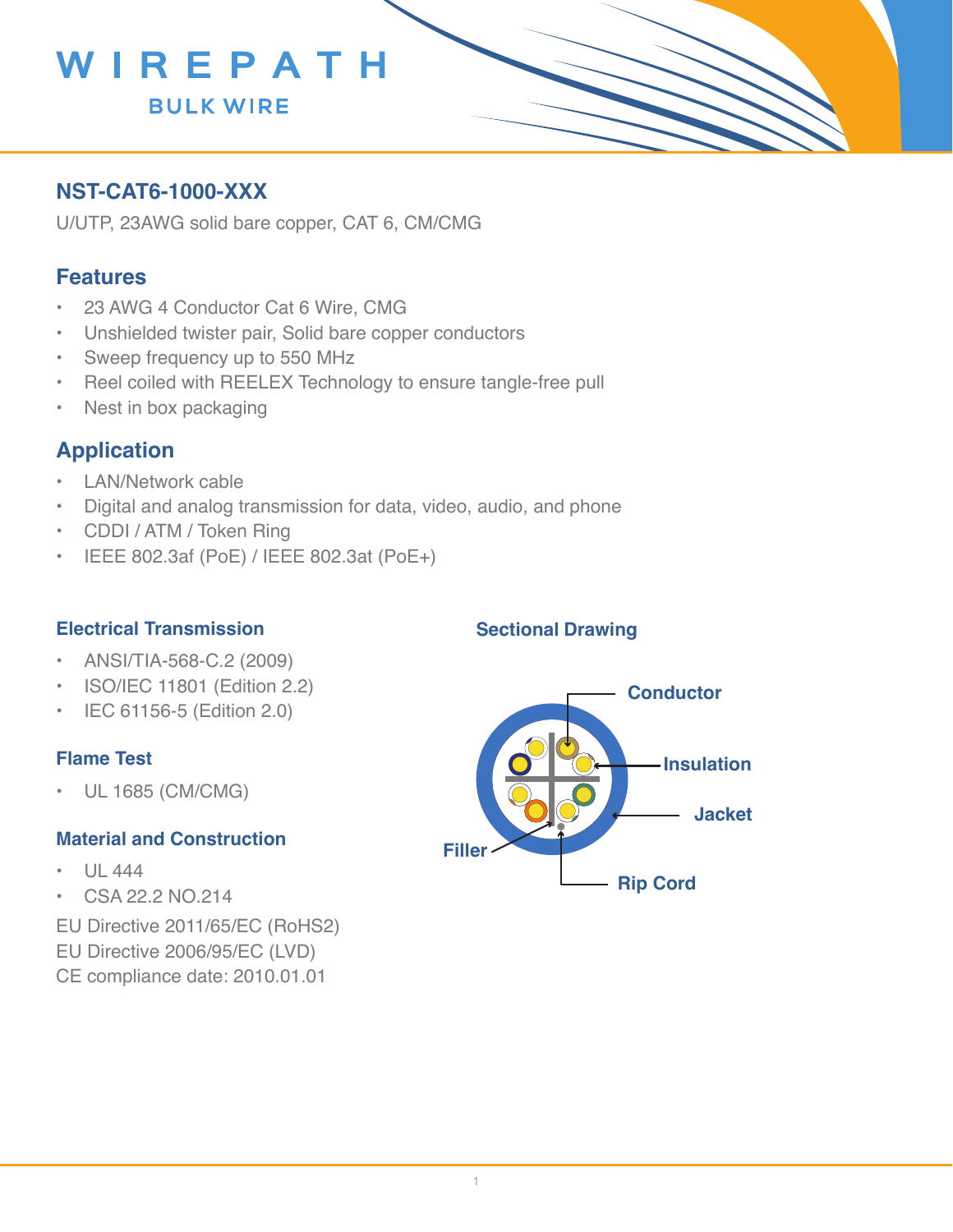

| <b>Material and Construction</b> |                                                                  |                                            |                    |  |  |  |
|----------------------------------|------------------------------------------------------------------|--------------------------------------------|--------------------|--|--|--|
| Conductor                        | <b>Material</b>                                                  | 23AWG solid bare copper                    |                    |  |  |  |
| Insulation                       | <b>Material</b>                                                  | Polyolefin (PO)                            |                    |  |  |  |
|                                  |                                                                  | Blue & white/blue Stripe                   | $0.98 \pm 0.02$ mm |  |  |  |
|                                  | Color code &                                                     | Orange & white/orange stripe               | $0.94 \pm 0.02$ mm |  |  |  |
|                                  | diameter                                                         | Green & white/green stripe                 | $0.97 \pm 0.02$ mm |  |  |  |
|                                  |                                                                  | Brown & white/brown stripe                 | $0.94 \pm 0.02$ mm |  |  |  |
| <b>Twisted</b>                   | <b>Description</b>                                               | Left hand direction                        |                    |  |  |  |
| Assembly                         | <b>Description</b>                                               | Left hand direction                        |                    |  |  |  |
| Filler                           | <b>Material</b>                                                  | Polyolefin (PO)                            |                    |  |  |  |
| Rip cord                         | <b>Material</b>                                                  | Polyester multi-yarn                       |                    |  |  |  |
|                                  | <b>Material</b>                                                  | Flame retardant polyvinyl chloride (FRPVC) |                    |  |  |  |
|                                  | <b>Diameter</b>                                                  | $6.0 \pm 0.2$ mm                           |                    |  |  |  |
| <b>Jacket</b>                    | <b>Thickness</b>                                                 | $0.50 \pm 0.05$ mm                         |                    |  |  |  |
|                                  | Color                                                            | As ordered                                 |                    |  |  |  |
| <b>Marking</b>                   | WirePath™ Bulk Wire by SnapAV, E325177-W C(UL)US CMG 4PAIR 23AWG |                                            |                    |  |  |  |
|                                  | 75°C FT-4, ANSI/TIA-568-C.2, UTP CAT6 UNSHIELDED 550MHz, DDMMYY, |                                            |                    |  |  |  |
|                                  | 0000/1000 FT ~~~ 0998/0002 FT                                    |                                            |                    |  |  |  |

| <b>Usage &amp; Environmental Condition</b> |                    |                                    |  |  |  |
|--------------------------------------------|--------------------|------------------------------------|--|--|--|
| Temperature<br>range                       | Storage & shipping | $-20^{\circ}$ C to 75 $^{\circ}$ C |  |  |  |
|                                            | Installation       | $0^{\circ}$ C to 60 $^{\circ}$ C   |  |  |  |
|                                            | Operation          | $-20^{\circ}$ C to 60 $^{\circ}$ C |  |  |  |
| Minimum bending radius                     |                    | $\geq$ 4 times of overall diameter |  |  |  |
| Maximum pulling tension                    |                    | $\leq$ 110 N                       |  |  |  |